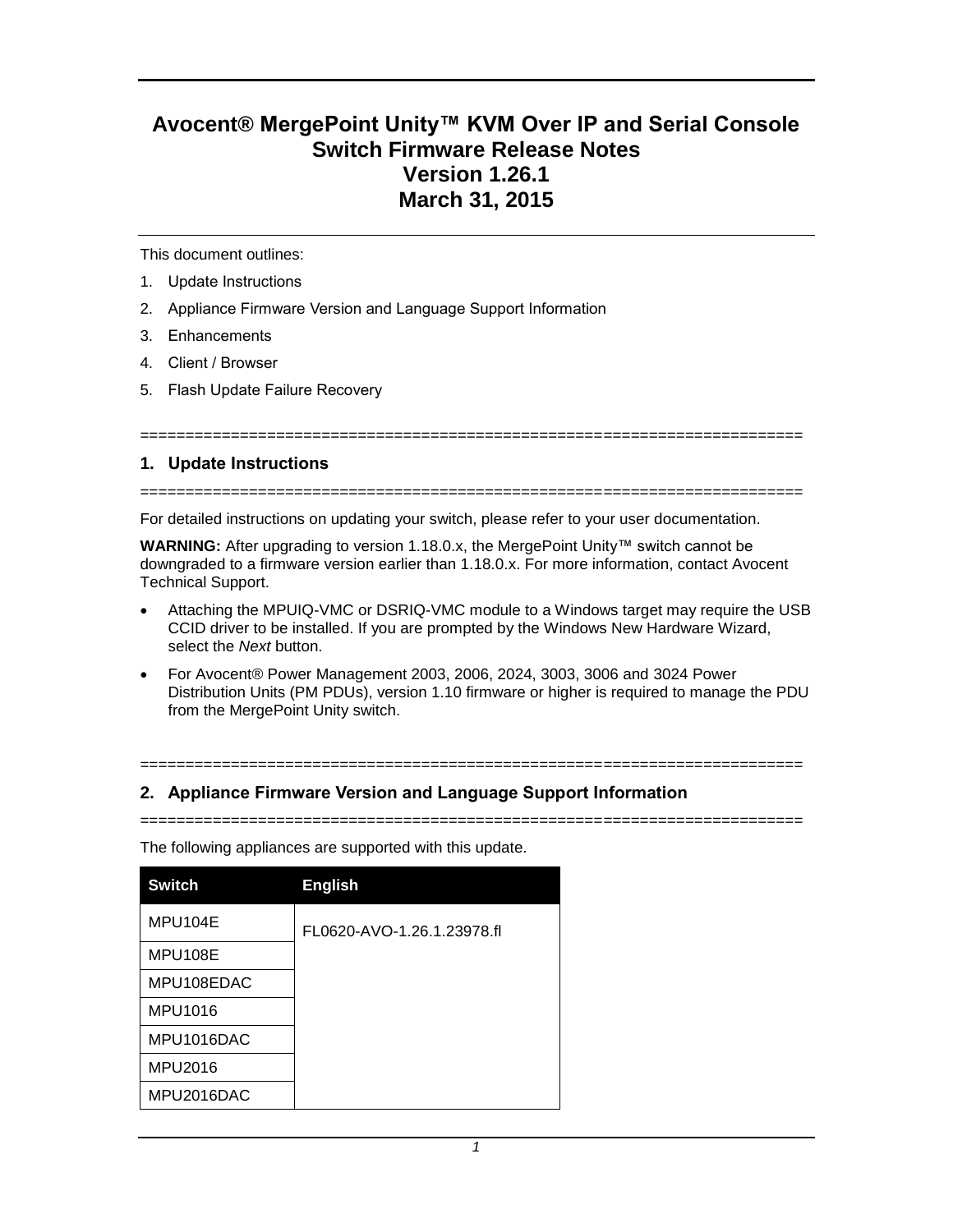| <b>Switch</b> | <b>English</b>             |
|---------------|----------------------------|
| MPU2032       | FL0620-AVO-1.26.1.23978.fl |
| MPU2032DAC    |                            |
| MPU4032       |                            |
| MPU4032DAC    |                            |
| MPU8032       |                            |
| MPU8032DAC    |                            |

# **3. Enhancements**

=========================================================================

=========================================================================

- OpenSSL has been updated for "POODLE"
- 10 digit serial number has been added to the On-board Web Interface (OBWI)/Local Port user interface
- SSLv2 legacy option removed from serial port menu
- Improved product security

## **4. Client / Browser**

=========================================================================

=========================================================================

The following chart indicates the latest version tested:

| <b>Software</b>   | <b>Version</b>      |
|-------------------|---------------------|
| Java              | Version 7 Update 67 |
| Internet Explorer | 10                  |
| Firefox           | 36                  |
| Chrome            | 36                  |